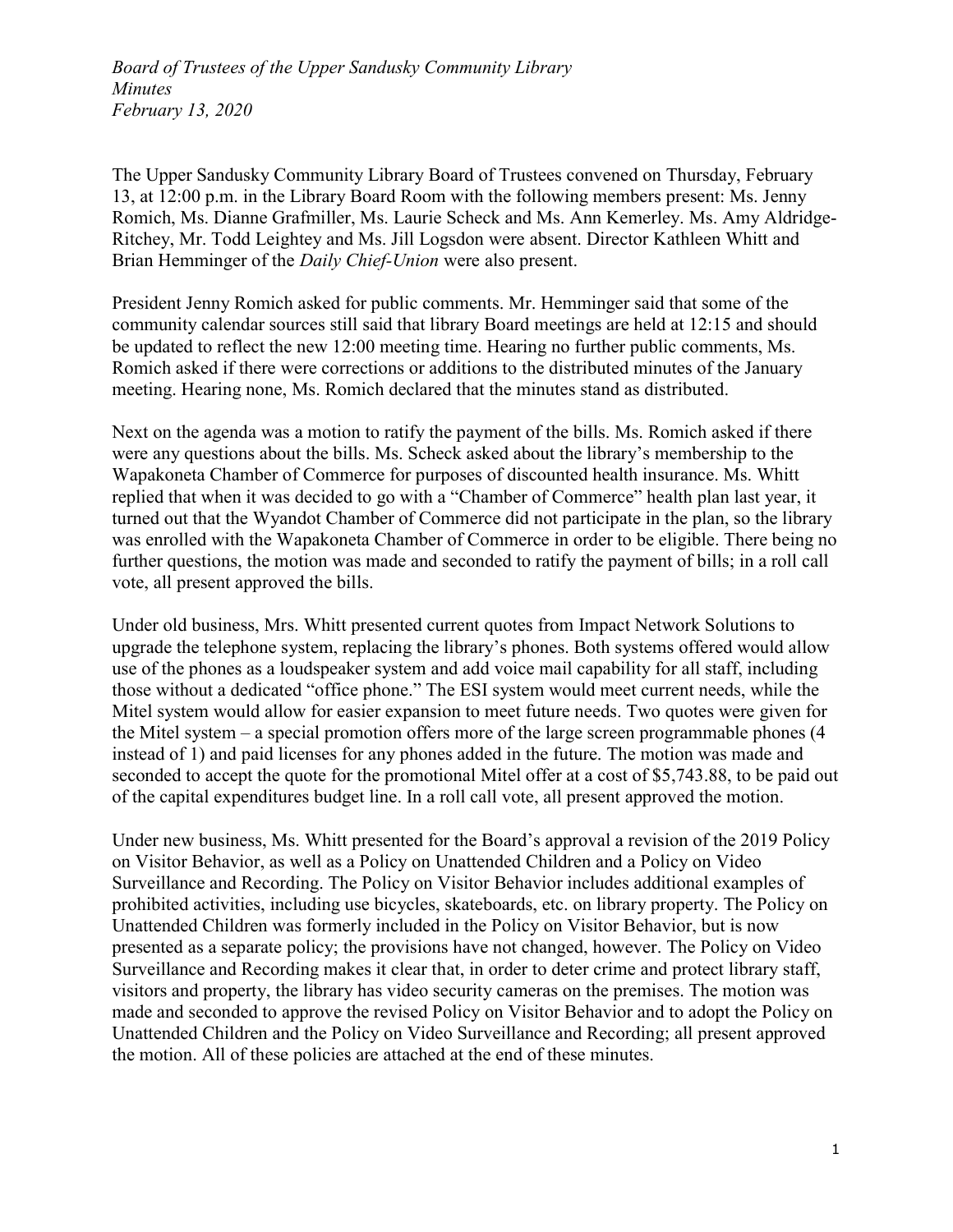The last item on the agenda was a discussion of disposal of computer monitors, mice and keyboard that had been replaced in the recent computer upgrade project. These devices are no longer needed, but may have some service life remaining. It was moved and seconded to donate these to the Friends of the Library if they would like to make them available for sale at the annual book sale. If the Friends are not interested, then the devices can be recycled. In a roll call vote, all present approved the motion.

In the Director's Report, Ms. Whitt reported that:

- 1. There was a question in January about the 2019 circulation statistics. Looking at each circulation group, it appeared that 2019 circulation should have exceeded that of 2018. This was true, except for the items sent out to other SEO libraries, which was 4,647 items fewer than in 2018, causing the overall number to fall short of 2018 circulation. This is the first year in which we did not send out as many items to SEO as we requested in. (Usually we send out about twice as many as we receive.) I believe that this is due to the numerous issues we had to deal with last year, preventing me from ordering new materials as frequently. Thus, requests that we might have filled with new materials were filled by other SEO libraries instead.
- 2. The replacement and upgrades of staff and public computers is nearly complete, despite issues that continued to arise with compatibility among programs including Windows 10, Fortres Grand and Clean Slate (these prevent users from making changes to the public computers), and Cassie (which controls logons and printing from the public computers). A couple of small issues remain to be resolved, such as a "hot key" program that keeps crashing, slightly slowing work flow at the circulation desk, but overall we are back up to speed with the computers, including the critical upgrades to Windows 10 and installation of virus protection software. Charging stations for personal devices (phones, tablets and laptop computers) have also been installed.
- 3. Buckeye IT has completed organization and labelling of the network closet and replaced the switches to improve our internet speed. This also took a little longer than expected due to some defective parts, but it will make it easier for future IT staff or consultants to identify the various ports, as well as improving our connectivity.
- 4. Rachel Keirns-Moore and Krystal Smalley have made a terrific start on their new responsibilities. The February newsletter looks great, and Rachel's articles are well-written and informative. Krystal has picked up the website and Facebook page without a hitch, and also has some innovative ideas for other social media tools. I am holding regular "communications team" meetings with Rachel and Krystal in order to coordinate the various means we work to get the library's message out.
- 5. Our January adult programs were well-attended, with over 65 community members gathering to learn "whodunnit" at our Murder Mystery at Tall Oaks and 30 attendees at the Art of Healthy Living presentation.
- 6. The February 3 STEAMpunks was opened up to include adult participants as well, at a presentation on Ohio's Romantic Tragedies by Jim Kleefield. About 20 adults and teens gathered to hear a number of stories of well-known Ohioans of the  $20<sup>th</sup>$  century.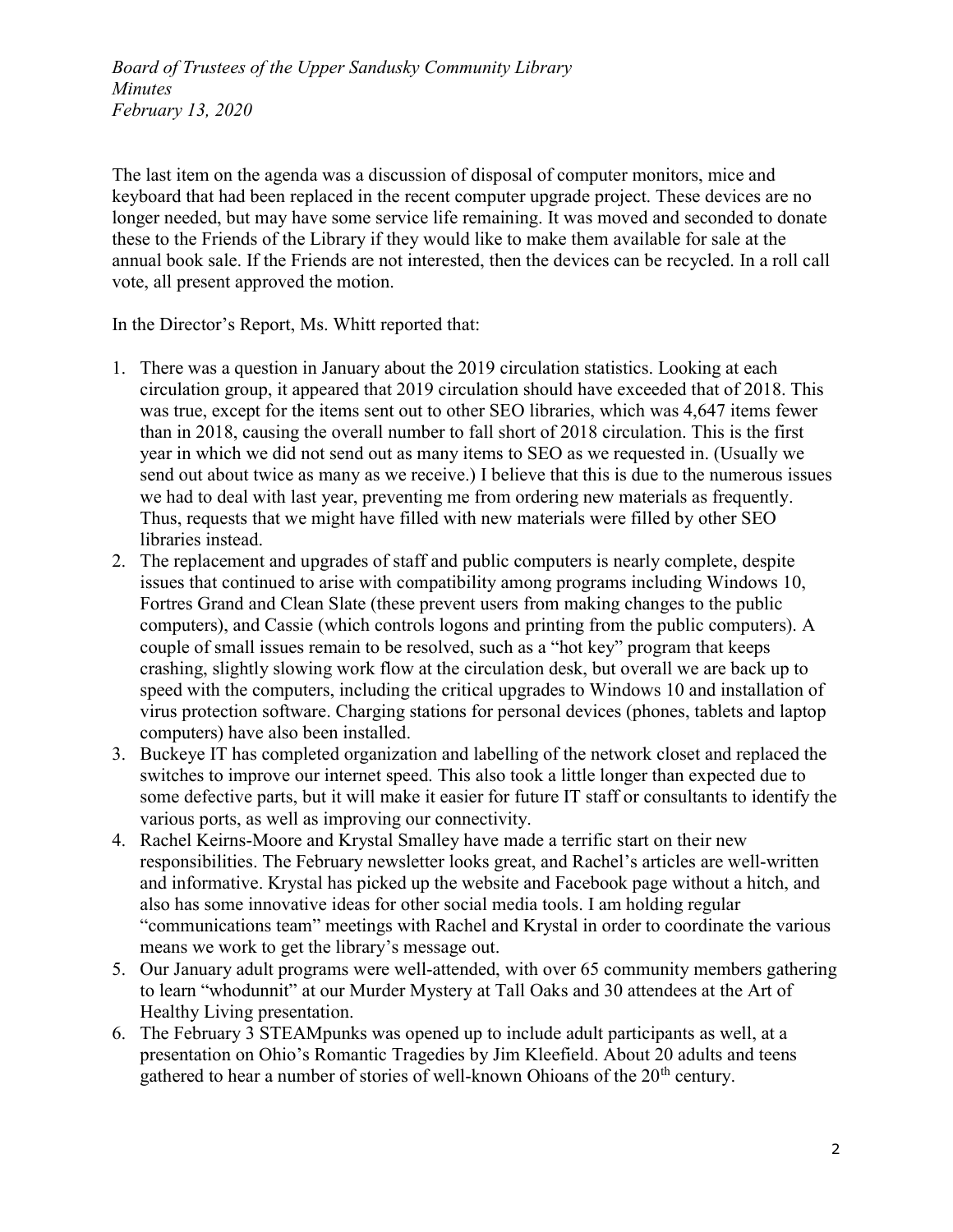7. Wendy Searfoss, media specialist at Upper Sandusky High School, is finishing her MLIS degree, and has requested the opportunity to do her practicum here at USCL. We are looking forward to working with Wendy this June, which will help us with summer reading events, and should also help promote greater collaboration between the high school library and our own.

#### 8. Memorial/Honor/Donations November-December 2019:

| <u>In memory of:</u>      | Donor(s):                          |
|---------------------------|------------------------------------|
| Louis Schoenberger Family | Louis Schoenberger                 |
| James E. Grafmiller, Jr.  | Rev. & Mrs. Charles Steward        |
|                           | Jerry & Jill Logsdon               |
|                           | Wanda Ward                         |
|                           | Nancy Dixon                        |
|                           | Paul Dixon                         |
|                           | Sara Lape                          |
|                           | Rinda & Rick Kraus                 |
|                           | Crash Kuenzli                      |
|                           | Debra Carr                         |
|                           | Carol Logsdon                      |
|                           | <b>Constance Frank</b>             |
|                           | Mark & Mary Rossel                 |
|                           | Kathryn Collins                    |
|                           | Loretta & Leroy Kimmet             |
|                           | Diane & P. Groth                   |
|                           | Carol Ann Grubel                   |
|                           | Ann Kemerley & Ron Gottfried       |
|                           | Jim Packer                         |
|                           | Richard & Sheryl Grafmiller        |
|                           | Thomas & Rebecca Vaughn            |
|                           | Mark & Rebecca Romich              |
|                           | Joseph & Denise Clark              |
|                           | Michael & Cynthia Courtad          |
|                           | <b>Jane E Orwick TTEE</b>          |
|                           | Lawrence & Cheryl Passet           |
|                           | <b>MFCD LLC</b>                    |
|                           | Jeanette Myers                     |
|                           | Eric & Jill Troiano                |
|                           | David & Marcina Mason              |
|                           | Dean Richard Clausing              |
|                           | Alan & Ann Richards                |
|                           | Van & Vicki Orians                 |
|                           | Mark & Nancy Johnson               |
|                           | Roger & Kindar Miller              |
|                           | <b>Heartland Board of Realtors</b> |
|                           | Wyandot Memorial Hospital          |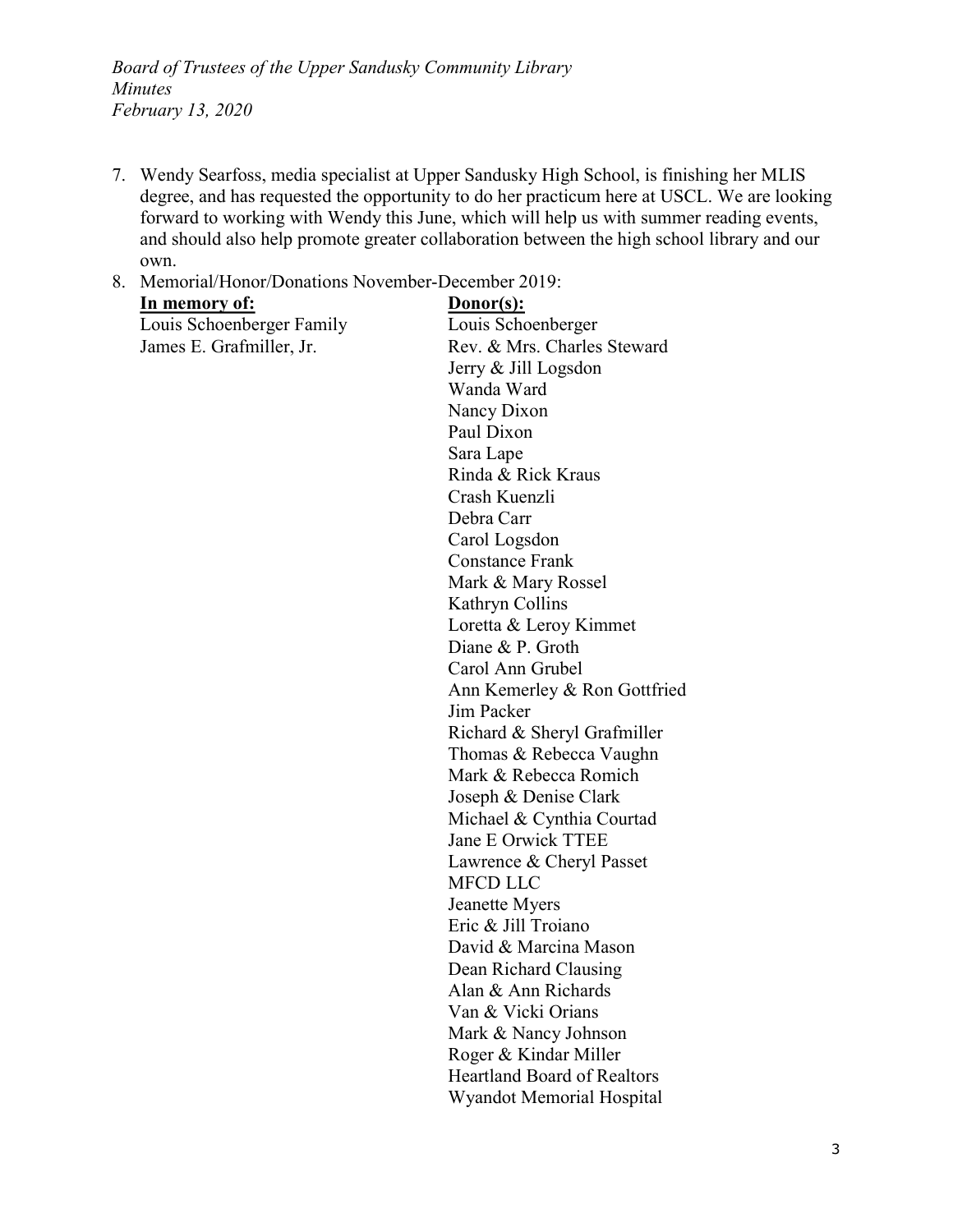Under Items Not on the Agenda, Ms. Whitt reported that issues surrounding the large numbers of unaccompanied minors after school seem to be escalating, and several staff members expressed concerns over their own and library visitors' safety. It has been suggested that the library consider hiring security personnel for the times of greatest concern. Ms. Whitt mentioned that some other libraries hire off-duty or retired law enforcement officers for this. The Board asked Ms. Whitt and the staff to continue monitoring this situation and watch for patterns in when the greatest issues seem to arise, in terms of times, days of the week, activities, etc., and to report back on the observations made.

Ms. Romich asked if there were any other items for discussion. Hearing none, the motion was made and seconded to adjourn; the meeting was adjourned at 12:40 p.m.

 $\_$  , and the contribution of the contribution of  $\mathcal{L}_\mathcal{L}$  , and the contribution of  $\mathcal{L}_\mathcal{L}$ 

President Secretary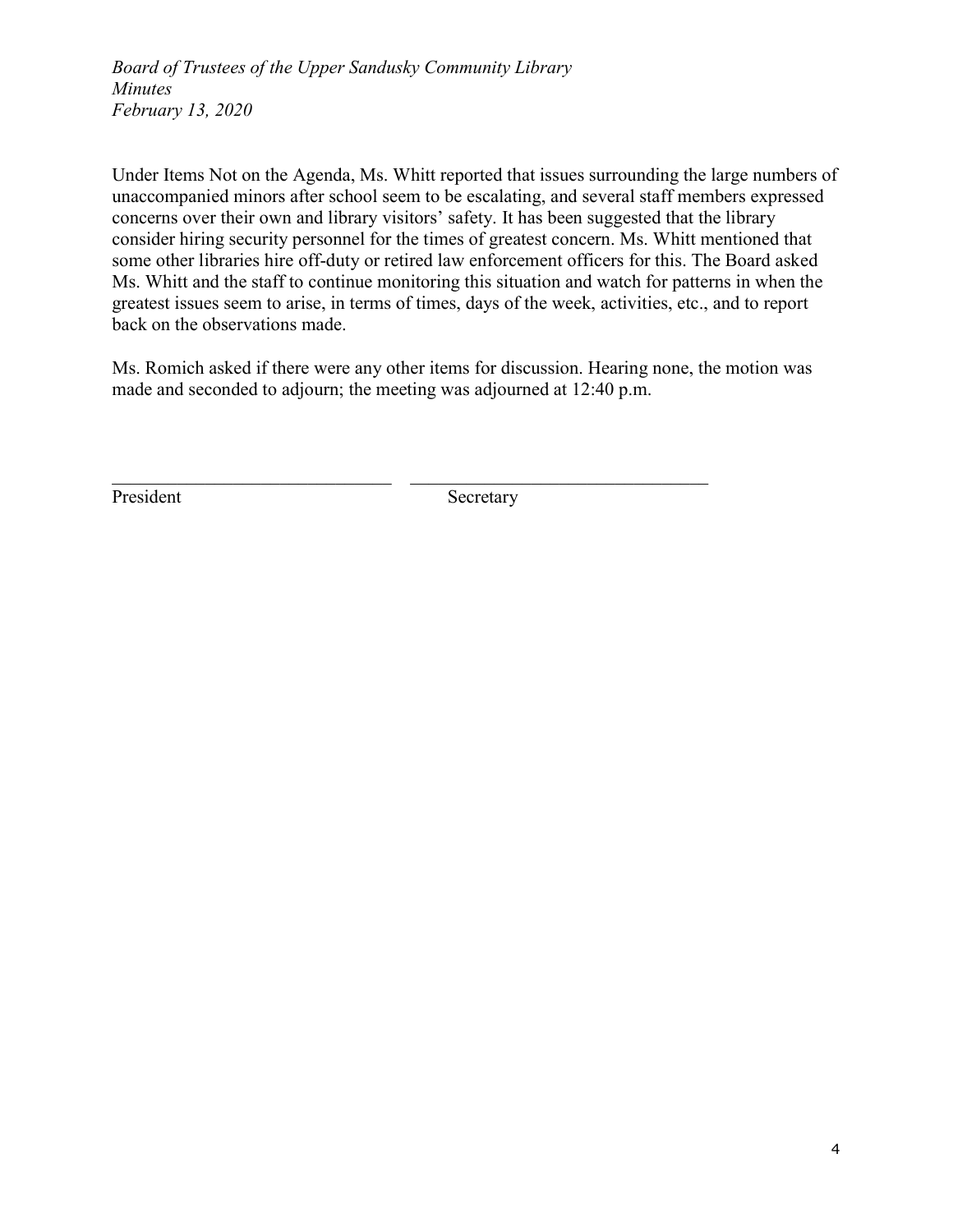

301 North Sandusky Avenue 419-294-1345 uscl@seolibraries.org Upper Sandusky, Ohio 43351 419-294-4499 (fax) https://usclibrary.org

# USCL Policy on Visitor Behavior

Adopted by the Board of Trustees Date: 3/14/2019; Revised 2/13/2020

The Upper Sandusky Community Library seeks to provide quality library service to all users. The following standards of library behavior have been developed to:

- Protect the rights of all individuals to use library materials and services.
- Protect the right of library employees and volunteers to conduct library business without interference.
- Ensure the safety of library users, employees, and volunteers.
- Preserve library materials and property from harm.

### Please Do:

- Keep your voice to a level appropriate to indoor conversation.
- Put book bags, instrument cases, etc. on or under tables and out of the way.
- Place coats on the back of your chair or on a table and out of the way.
- Have beverages in a covered container and consume with care to avoid spills.
- Leave the area you were using clean and in order for the next user.
- Return all game pieces, etc., to their boxes and return to the shelf.
- Return any books or other materials you have been using to the circulation desk (unless you have checked them out).
- Place trash in trash cans.
- Check that you have all of your belongings when you leave. The Library is not responsible for items left behind.

## Avoid—Examples of prohibited behavior include but are not limited to:

- Bringing food (including candy) into the library, except for meeting rooms or for a library program.
- Use of cell phones or other devices at a volume that disturbs other patrons or library staff.
- Profane, abusive or obscene language.
- Making racial, ethnic, religious, gender, or sexual orientation epithets.
- Loud behavior, including loud talking, singing, other loud or disruptive noise.
- Disruptive or rowdy behavior including shouting, running, jumping, or chasing, hitting or pushing.
- Fighting, challenging someone to fight, physical abuse or assault.
- Harassing patrons or staff, including deliberate or repeated language or behavior that is intimidating, hostile, or offensive, or that adversely impacts staff work performance or patron use of the library.
- Inappropriate use of furniture (sitting on tables, feet on tables and chairs, etc.).
- Vandalism, or intentionally damaging, destroying or stealing property belonging to the library, other patrons, or staff.
- Littering.
- Congregating around or interfering with access to entrances and other areas of the library.
- Trespassing, violating an eviction, entering library property when banned, or remaining on library property after having been restricted or directed to leave.
- Inappropriate physical contact, engaging in or soliciting a sexual act, or indecent exposure.
- Improper dress, including bare feet, no shirt, and uncovered swimsuits.
- Posting, selling, or distributing materials without permission from library staff.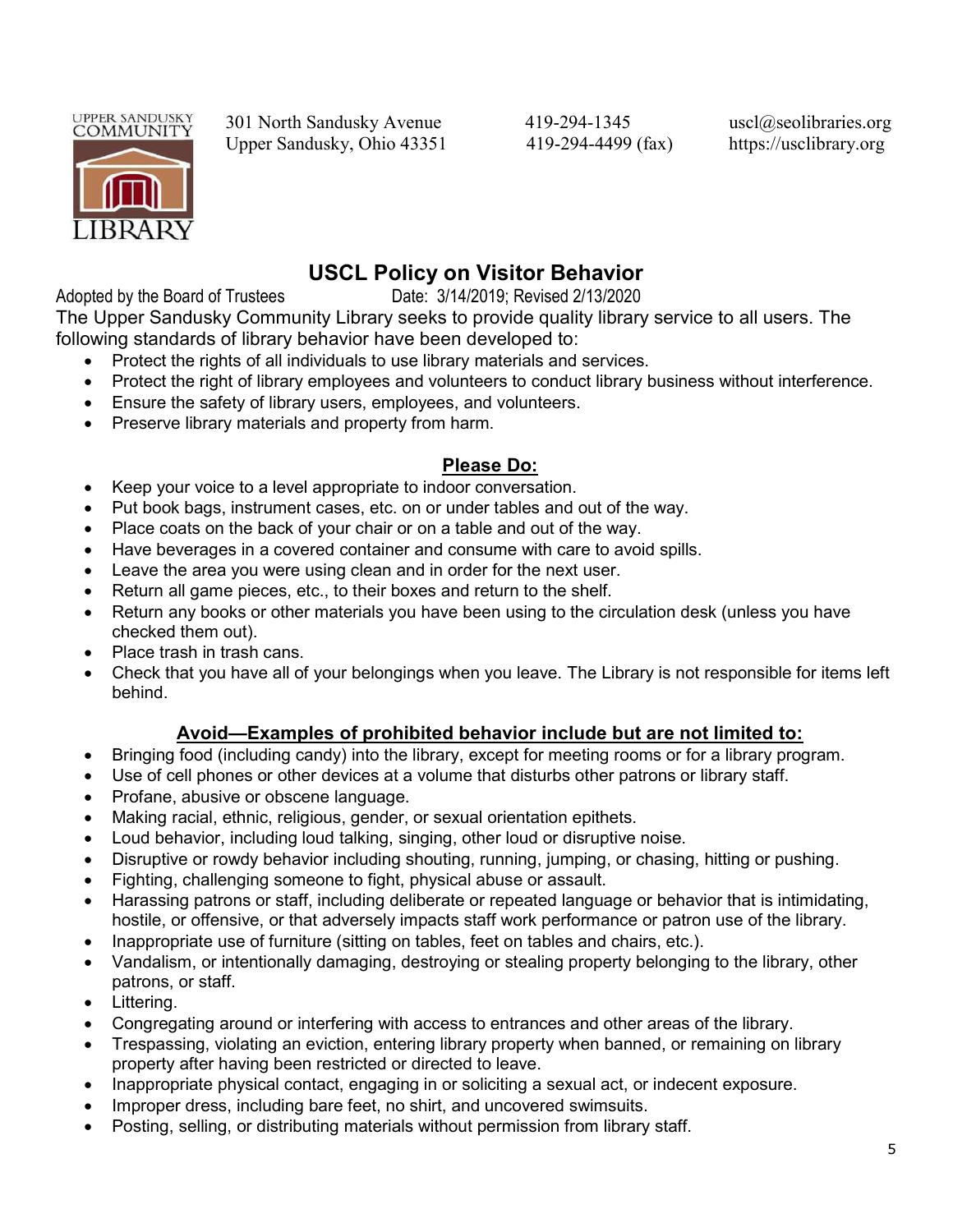- Soliciting or panhandling library patrons or staff, including soliciting money or donations, or selling or attempting to sell merchandise to library patrons or staff.
- Being under the influence of or possessing alcohol or drugs, or selling drugs or alcoholic beverages.
- Smoking, using tobacco or using electronic nicotine delivery devices (e.g. e-cigarettes, vaping) in the library or on library property. Receptacles located at the entrances for disposal of cigarettes before entering are not to be used as "smoking areas."
- Bringing animals other than service animals into the library.
- Playing in or walking and running through landscaping stones, bushes, and trees.
- Using roller blades, roller skates, skateboards, spiked shoes, cleats or other sports equipment in the library or on library property.
- Entering unauthorized workspaces or work areas or other non-public areas.
- Taking photographs or recording videos of library staff or patrons without their permission.
- Possessing weapons of any kind, either concealed or in plain view, in the library, unless the person in possession of the weapon is a law enforcement officer.
- Inappropriate use of the Internet or violation of the library's Internet Use Policy.
- Engaging in other acts disruptive to patrons or staff.

The examples above are not a complete list of violations but are intended to provide guidance. The director and other library staff are authorized to determine what constitutes disruptive behavior.

#### PERSONAL BELONGINGS

The library is not responsible for lost or stolen items. It is recommended that patrons do not leave personal belongings unattended.

### **EMERGENCIES**

In the event of an emergency, patrons shall comply with instructions from library staff.

#### PLEASE NOTE:

- Warnings will be issued to the entire group causing a disturbance, and all will be asked to leave if the behavior continues. DO NOT JOIN OR STAY IN A GROUP THAT YOU THINK WILL GET YOU IN TROUBLE.
- Parents or other caregivers are responsible for their children's behavior while in the library.
- The library does not assume or accept responsibility for unattended minors.
- Criminal or potentially dangerous activity will be reported to the police.

Violators of this policy will be warned once by library staff. If the behavior is continued, the violator will be asked to leave the library property—this includes the outdoor grounds. In cases of gross misconduct, violators will not receive a warning and will be asked to leave the library property immediately. If the violator does not leave when asked by library staff, the police will be called. In case of serious or repeated infractions, violators may be banned from the library either temporarily or permanently.

Administration of this policy shall be the responsibility of the Library Director, and enforcement of this policy shall be the responsibility of all library employees. Appeals may be made to the Library's Board of Trustees at a regularly scheduled meeting.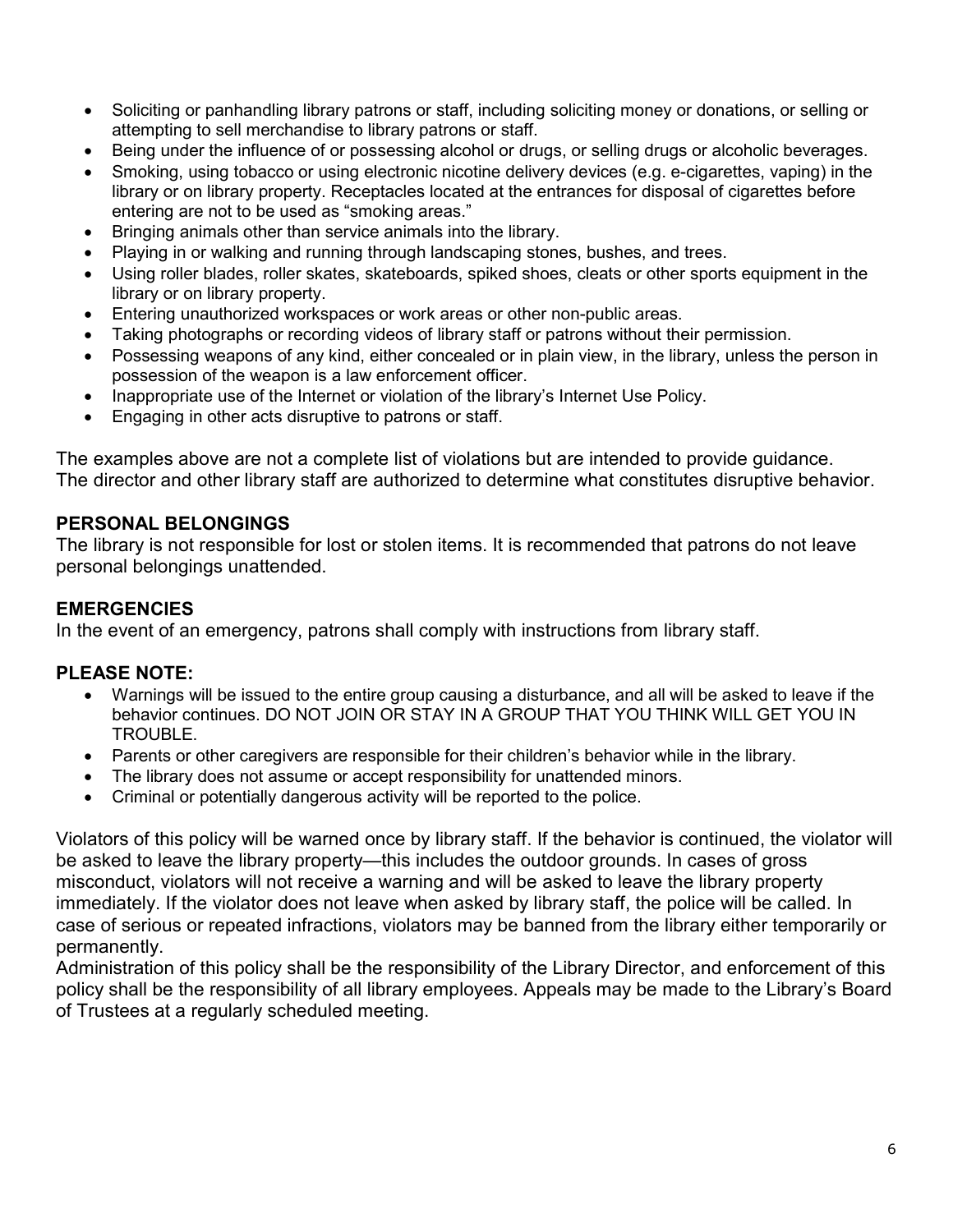

301 North Sandusky Avenue 419-294-1345 uscl@seolibraries.org Upper Sandusky, Ohio 43351 419-294-4499 (fax) https://usclibrary.org

# Policy on Unattended Children

Adopted by the Board of Trustees Date: 2/13/2020

The Upper Sandusky Community Library welcomes and encourages children to visit the library, use library resources and services, and attend library programs. The responsibility for the safety and behavior of children in the library rests with the parent/caregiver and not with library personnel. Library staff cannot act in loco parentis and are not responsible for children who are unattended or demonstrating inappropriate behavior. The library is not responsible if children leave library property.

Children displaying inappropriate or destructive behavior will be informed of the rules. If inappropriate behavior continues, the child may be asked to leave the library. If a child is unaccompanied by an adult or appropriate-aged caregiver, and, in the judgment of the staff, is too young to travel the streets alone, the staff will attempt to contact a parent, guardian, or assigned caregiver. Library staff are not permitted to give an unaccompanied child a ride home. Local law enforcement may be asked to intervene if the situation warrants.